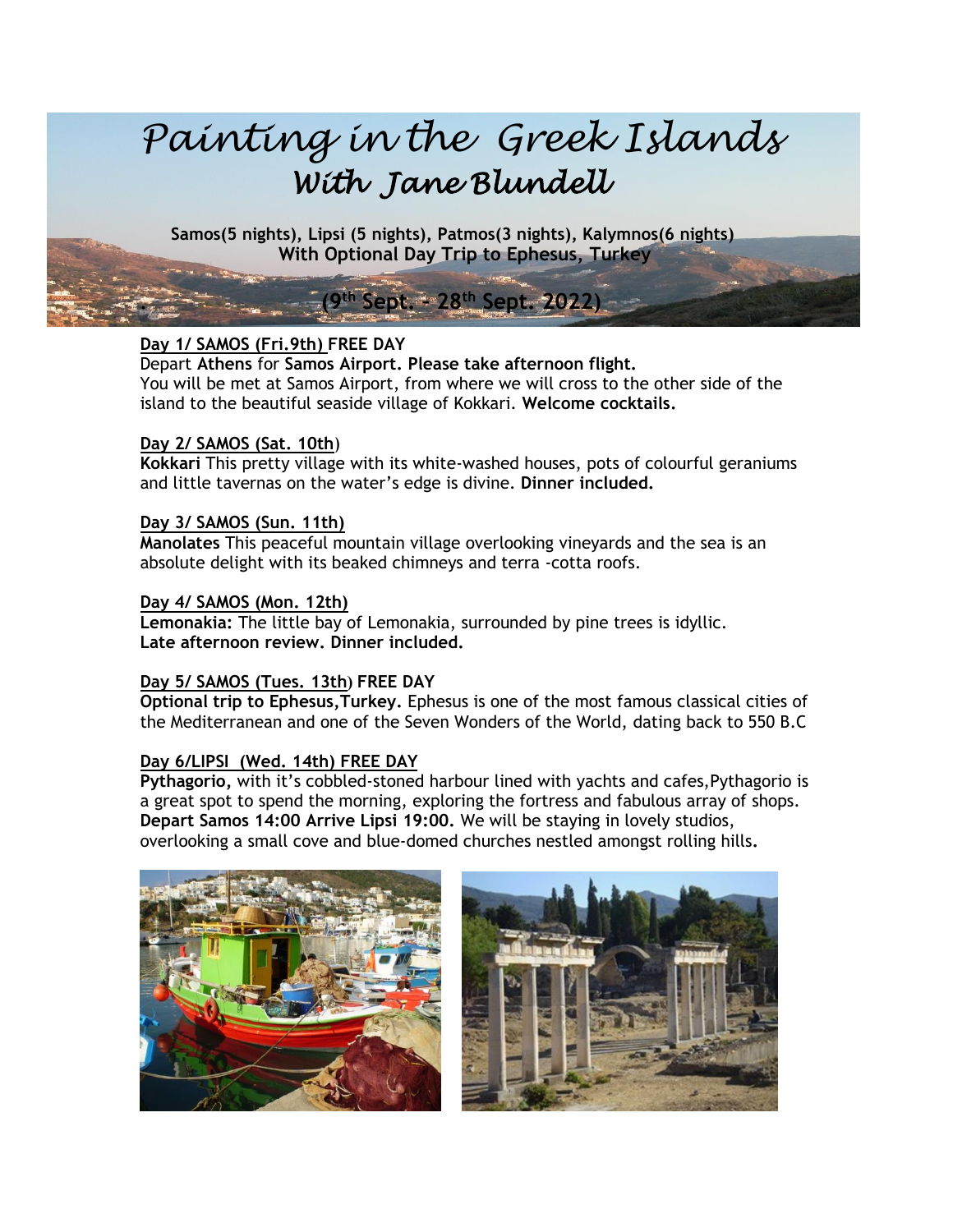### **Day 7/ LIPSI (Thurs. 15th)**

Enjoy capturing the vista of the turquoise bay with it's blue-domed churches. **The main village,** with its colourful boats and church, is perfect in the afternoon light. **Evening at the local ouzeri** – a ritual amongst the locals. **Dinner included**

### **Day 8/ LIPSI (Fri. 16th)**

**Plati Yialos**. This stunning bay is surrounded by olive trees and wandering geese and is an idyllic location for our morning workshop.**Optional visit to award -winning winery.**

### **Day 9/ LIPSI (Sat. 17th)**

**Katsadia** Small farms and orchards grace the countryside dotted with blue-domed churches leading to the protected cove of Katsadia, sheltered by bamboo reeds. **Late afternoon critique.**

### **Day 10/ LIPSI (Sun. 18th)**

**Optional boat trip** to the tiny hidden gems of **Arki and Marathi.** These two lovely islands are inhabited by a handful of fishermen and families. On the way, we will pull up at secluded turquoise bays, where we will have the chance to swim off the boat.

### **Day 11/ PATMOS (Mon. 19th)**

**Depart Lipsi 10.00. Arrive Patmos 11:00**. Our hotel is surrounded by shops & cafes. The late afternoon light illuminating the Old Town crowned by its monastery,is superb. **Dinner included**

### **Day 12/ PATMOS (Tues. 20th)**

**Chora:** The world-wide fame of the Cave of the Apocalypse and the Monastery of St. John attract pilgrims from all over the world. **Chora,** the Old Town,with its' labrynth of narrow meandering laneways criss-crossed by stone arches opening ,is superb.

### **Day 13/ PATMOS (Wed. 21st)**

**Skala**: The garden of our hotel with its vibrant bougainvillea is a pretty painting spot. **Late afternoon review.**

### **Day 14/ KALYMNOS (Thurs. 22nd) FREE DAY**

**Depart Patmos 10:30. Arrive Kalymnos 13:00**. Our studios in the white-washed village of **Myrties** are surrounded by mountains and sea with an unforgettable sunset.